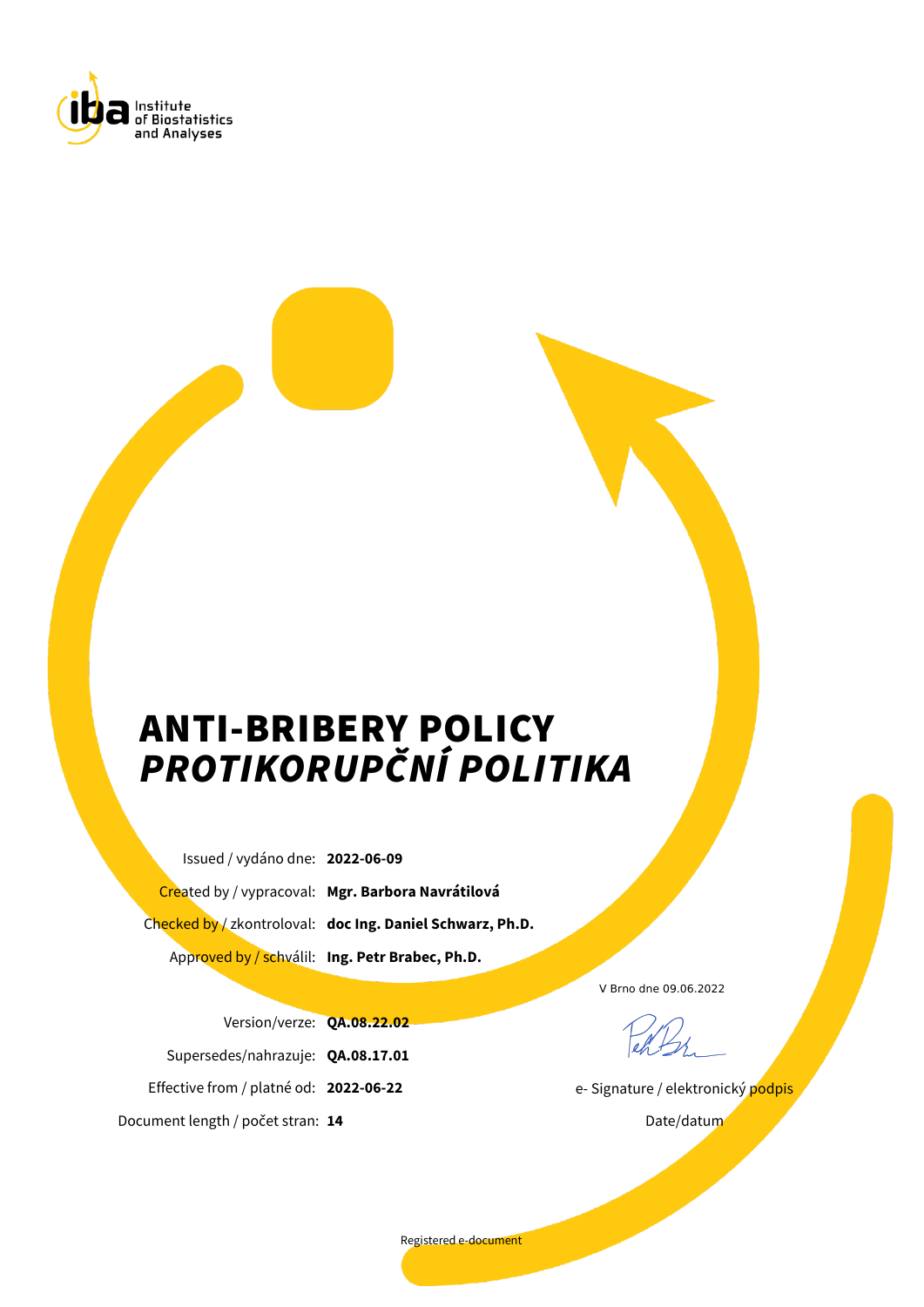

Anti-bribery Policy / *Protikorupční politika*

# **History**

| <b>Version</b> | <b>Supersedes</b> | <b>Changes</b>                                                                                                                             | <b>Effective</b><br>from | <b>Created by</b> |
|----------------|-------------------|--------------------------------------------------------------------------------------------------------------------------------------------|--------------------------|-------------------|
| OA.08.17.01    | None              |                                                                                                                                            | 10.03.2017               | M.Škrabalová      |
| QA.08.22.02    | QA.08.17.01       | - Document revision in new template<br>- chapter 7.1. added the new<br>Internal Guidelines 2022_11 Ochrana<br>Oznamovatelů_Whistleblowing. | 22.06.2022               | B.Navrátilová     |

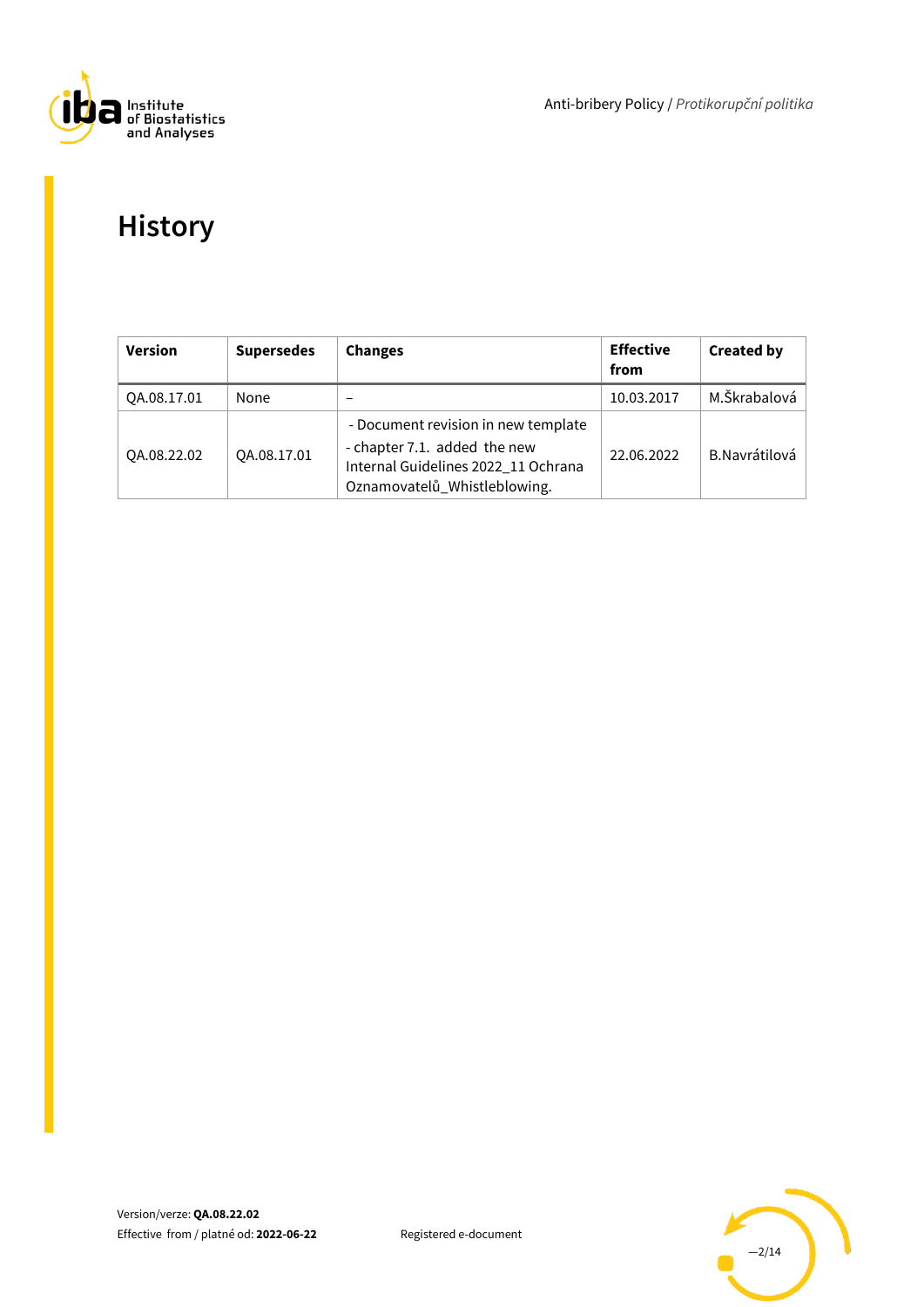

Anti-bribery Policy / Protikorupční politika

# <span id="page-2-0"></span>**Contents**



Registered e-document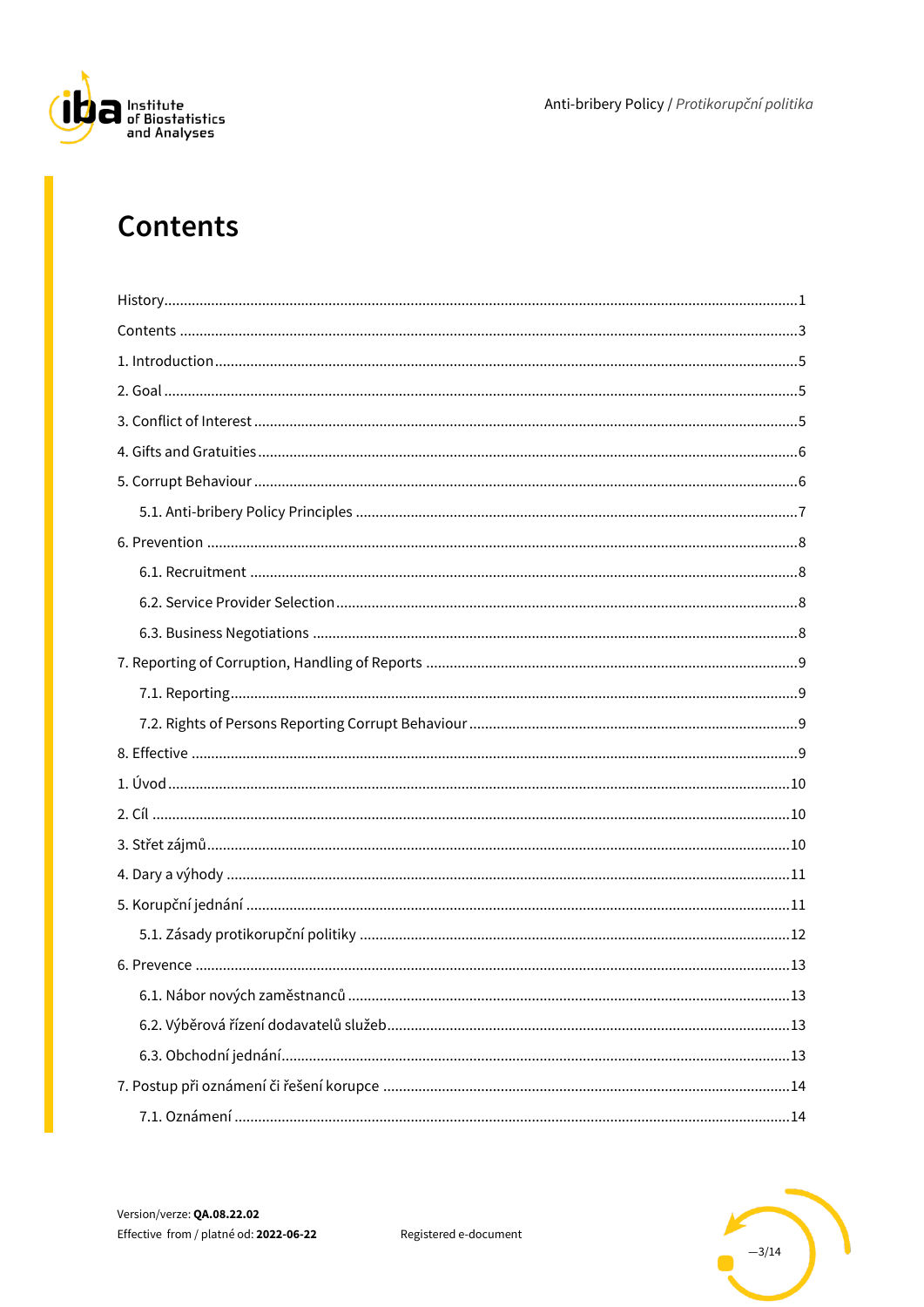

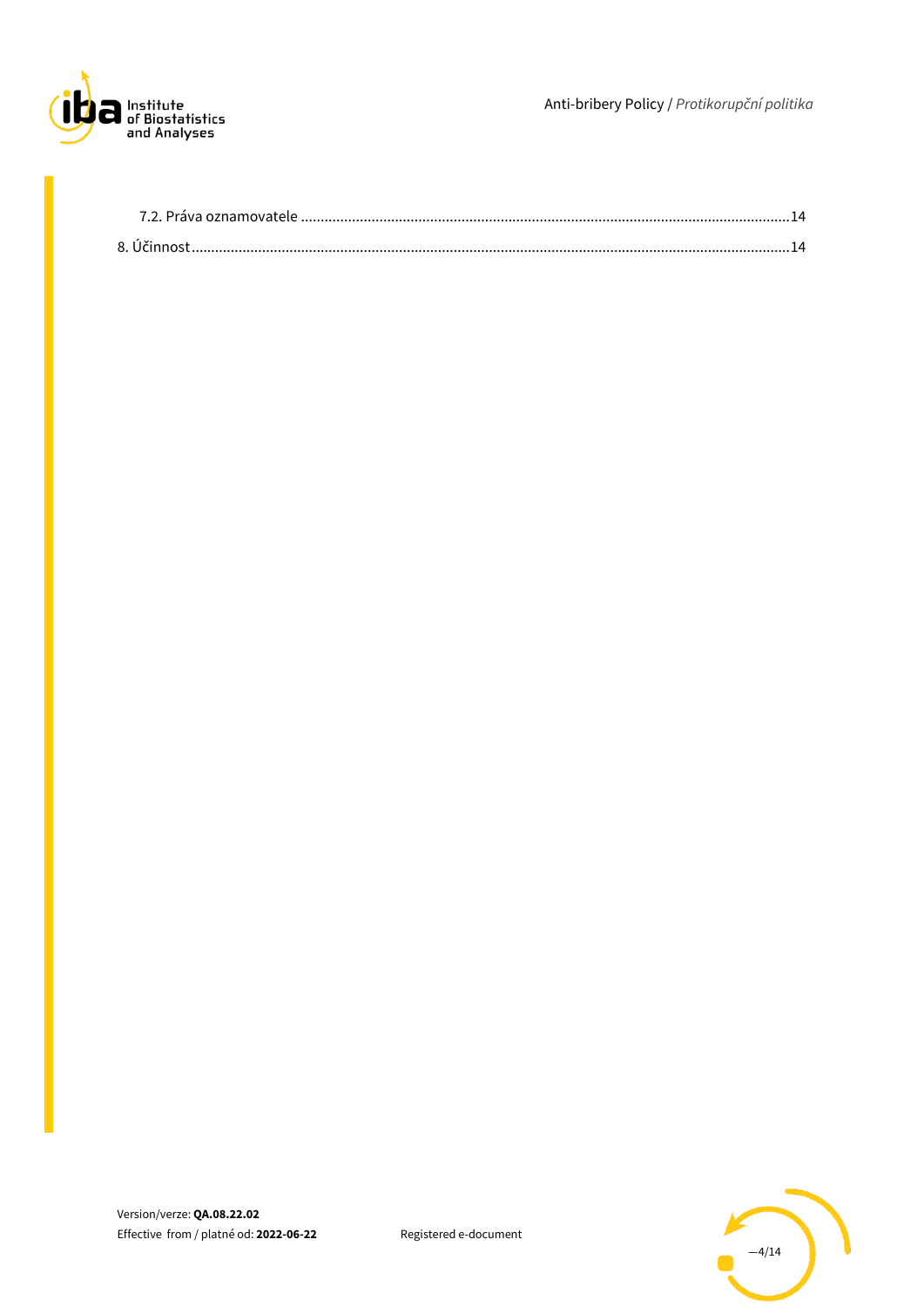

# <span id="page-4-0"></span>**1. Introduction**

This Anti-bribery Policy has been drawn up following a decision of the management of Institute of biostatistics and analyses, Ltd. (hereinafter as "IBA"), in order to reject as absolutely unacceptable ("zero tolerance") any form of bribery and corruption in the public and private sectors.

Throughout our business activities and private encounters, we commit to honesty and integrity and compliance with all applicable laws and internal regulations.

We expect the same from our suppliers and business partners, regardless of the form, scope and duration of cooperation.

<span id="page-4-1"></span>All employees of IBA are aware of the Anti-bribery Policy and are obliged to abide by it.

### **2. Goal**

The goals of the Anti-bribery Policy are as follows:

- prevention and avoidance of corruption in IBA;
- regular training of employees in the field of corrupt and illegal conduct and its prevention;
- definition and identification of corrupt behaviour;
- definition and identification of potential conflict of interest scenarios by employees;
- specification of the procedure of corrupt behaviour reporting and the rights of the person reporting it;
- definition of activities incompatible with the policy.

### <span id="page-4-2"></span>**3. Conflict of Interest**

"Conflict of interest" is defined as a situation in which an employee's judgment or actions can be influenced by their relationship with a third-party individual or legal entity.

All employees of IBA are obliged to avoid any conflict of their interests with those of the company. Such situations are a direct violation of this policy.

In the course of preparation and fulfilment of their obligations, employees are obliged to avoid and refrain from all actions in which they could put their personal interests before those of the company.

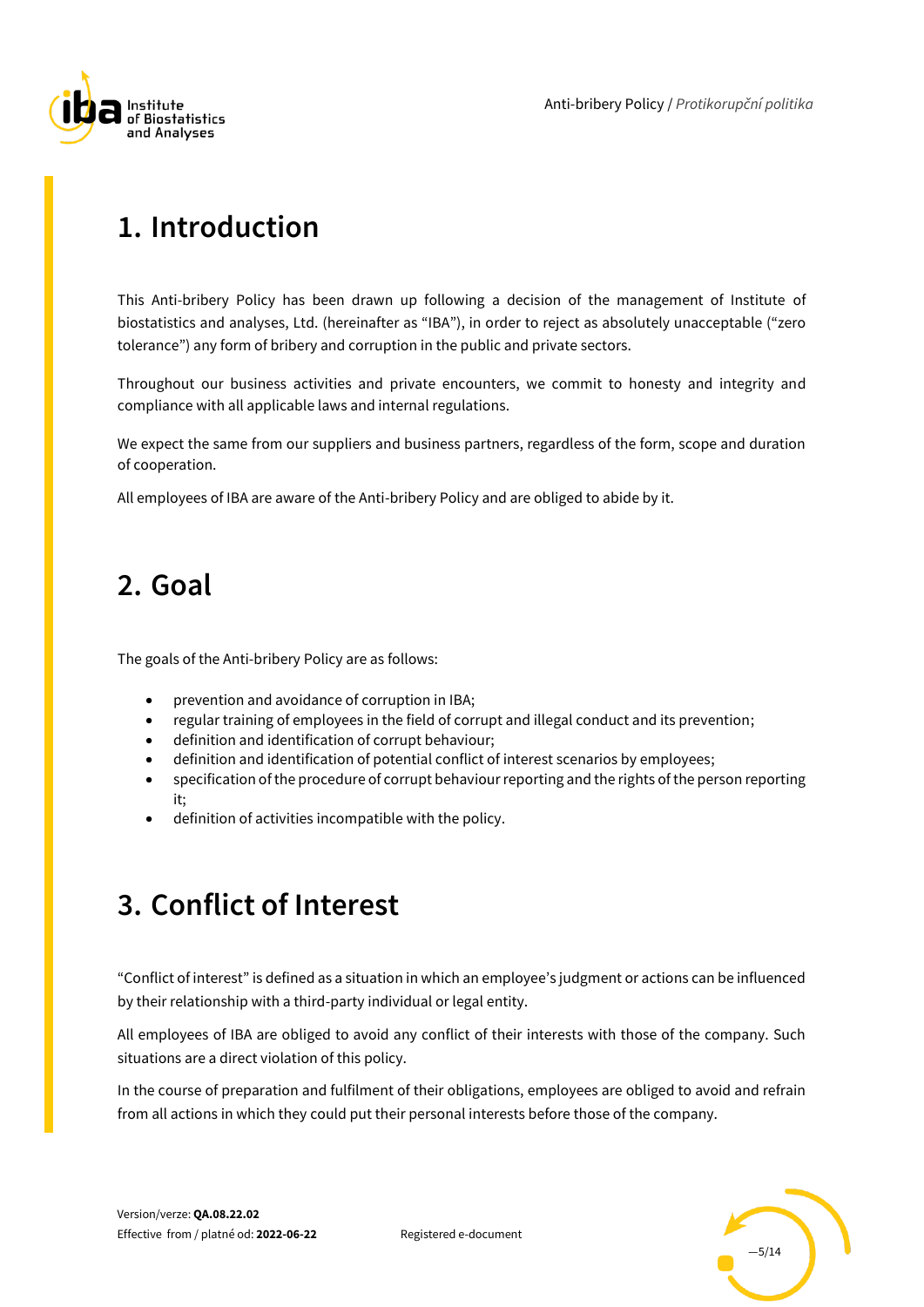

Employees are obliged to immediately inform the executive head of the company about any actual (direct or indirect) conflict of interest, or if it is likely to occur.

The failure to report facts suggesting potential or actual conflict of interest constitutes a material breach of the principles of the Anti-bribery Policy which may result in sanctions by the employer or criminal prosecution.

# <span id="page-5-0"></span>**4. Gifts and Gratuities**

IBA employees, acting in their respective capacity, are forbidden to accept from business partners and persons representing business partners any personal gifts, services or other advantages for themselves, relatives or acquaintances, regardless of the purpose and recipient of the gift or advantage.

The terms "personal gift" or "gratuity" refer, within the framework of the policy, to any material or immaterial gift or gratuity whose total value is more than CZK 100. Furthermore, even gifts of minimal value may be accepted in exceptional cases only, considering the circumstances. All gifts or gratuities exceeding the aforementioned value must be handed over to the company's executive head immediately.

Whenever an employee receives a personal offer of a gift or gratuity in relation to their responsibilities, authorisation or position, they must refuse and immediately inform the executive head of the company about the offer.

## <span id="page-5-1"></span>**5. Corrupt Behaviour**

#### **The following scenarios are some key examples of corrupt behaviour:**

- 1. abuse of power, authorisation or authority to gain personal advantage or to achieve illegal or unjust enrichment;
- 2. general abuse of power in order to achieve personal advantages of any kind or enrichment;
- 3. promise or offer of a bribe or other advantage in order to influence negotiations or decisions;
- 4. request for a bribe or acceptance thereof, which can be of material or immaterial nature, i.e. money as well as things, services, counteroffers, information of high value etc. ;
- 5. unauthorised processing of information by a company employee who has not been authorised to perform the task or job in question;

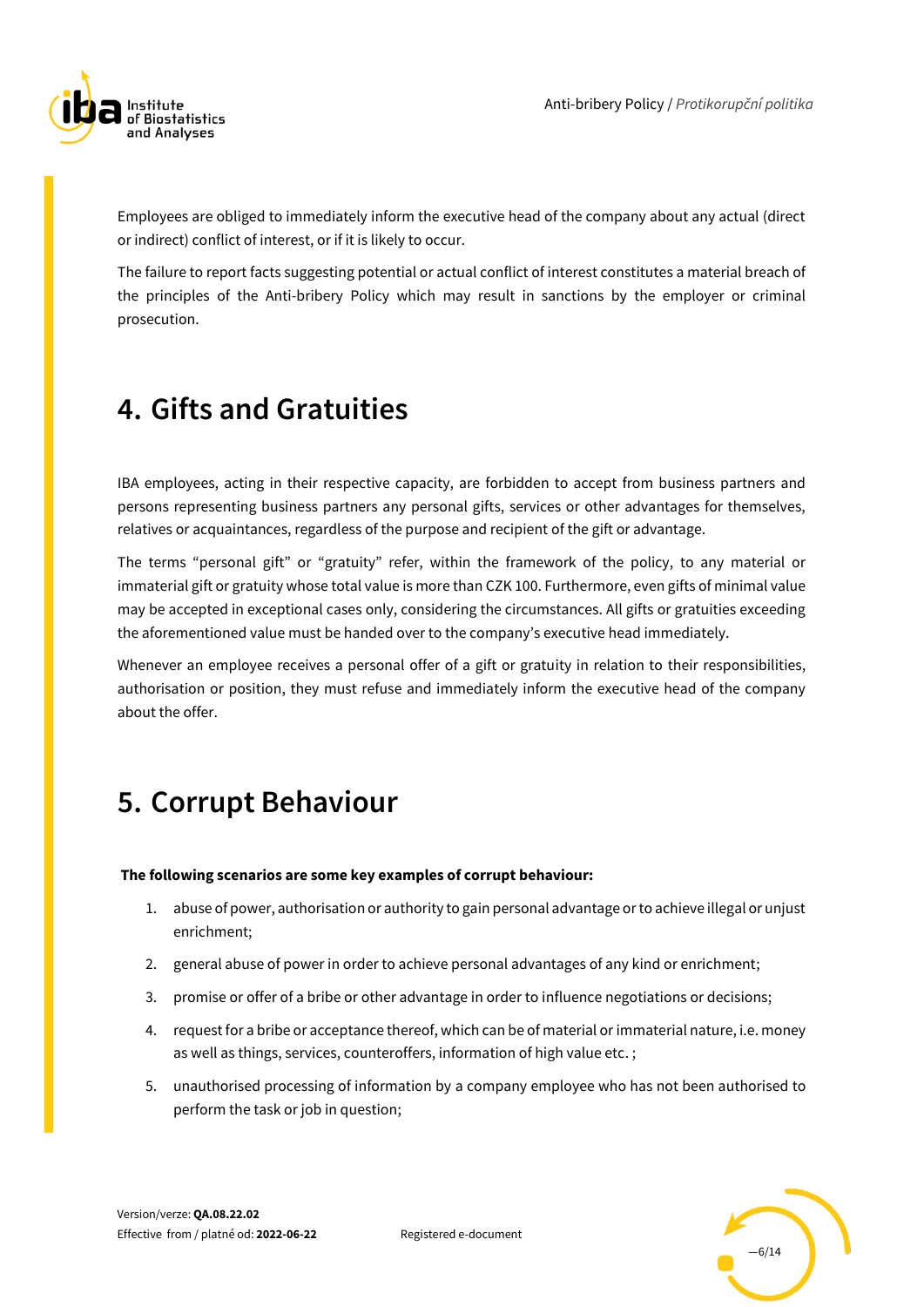

- 6. efforts of a company employee to influence the decisions made by fellow employees, in order to obtain advantages and benefits for themselves, relatives or acquaintances or other third persons;
- 7. deliberate actions in violation of one's job description resulting in harm to the company.

### <span id="page-6-0"></span>**5.1. Anti-bribery Policy Principles**

Compliance with the anti-bribery policy is a key obligation of all employees of IBA. By doing so, every employee contributes to the corporate culture and environment which discourage anyone from corrupt behaviour.

All employees of the IBA company are made familiar with the anti-bribery policy upon recruitment and they are obliged to attend regular refresher seminars.

In particular, employees of the IBA company:

- may not use the company's resources and assets for private or illegal purposes;
- may not offer, promise or invest the company's financial resources, its equipment or other services or advantages in order to influence an official act (i.e. efforts to influence a public or elected official, contributions to political parties or their key figures or candidates, or efforts to influence any person holding an office in a government-owned or government-controlled entity) for the benefit of IBA;
- may not provide or offer to any third person, on behalf of IBA, money, services, gifts or things of value, if they know or have a reason to believe that the purpose of this is to establish or retain business with a certain person, or to achieve an advantage in business relations, or to motivate that person to illegal performance or conduct;
- may not authorise anyone to make payments on behalf of the IBA company or give gifts, offers or promises in relation to payments or things of value to any person or for their benefit, in relation to efforts to establish or retain business with that person or to achieve other advantages or to motivate them to "improper" performance by any person in any position or the performance of any activity, or reimbursement of this performance, or to approve or overlook the aforementioned actions.

All financial and asset management transactions must be properly and accurately documented. No secret or undisclosed accounts and funds will be created for whatever reason.

Employees involved in business transactions must make themselves familiar with the anti-corruption legislation of countries where these negotiations are taking place.

All employees are expected to abide by all valid laws and regulations, including the anti-bribery policy.

The IBA company strongly rejects as unacceptable any form of bribery, illegal behaviour and corruption. It commits to handling all cases in accordance with the applicable criminal code and other legal regulations in cooperation with law enforcement authorities, regardless of the nature and scope of these actions.



Registered e-document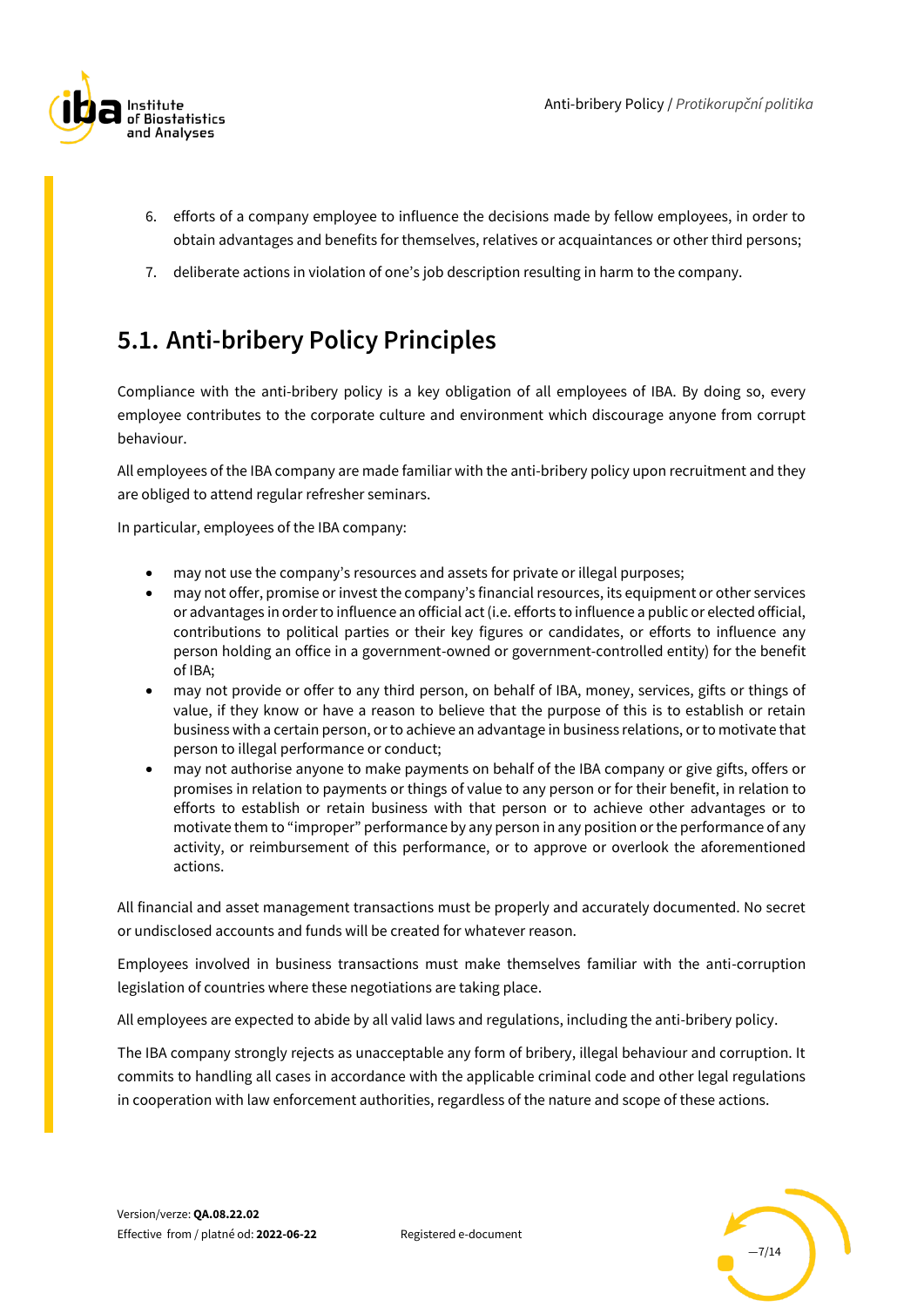

Anti-bribery Policy / *Protikorupční politika*

# <span id="page-7-0"></span>**6. Prevention**

### <span id="page-7-1"></span>**6.1. Recruitment**

The process of recruitment of new employees in IBA is transparent, focusing on multi-level decisions on the hiring or rejection of an applicant instead of a single-person decision, at all levels of the employment relationship.

#### <span id="page-7-2"></span>**6.2. Service Provider Selection**

Third-party service providers are selected in a transparent manner via an open selection procedure.

Company employees are obliged to proceed in accordance with the company's internal regulations on the selection of service providers, and evaluate the applicants objectively based on the company's legitimate interests.

#### <span id="page-7-3"></span>**6.3. Business Negotiations**

Employees engaging in business negotiations do not disclose to the supplier (potential business partner) their personal data or data of their relatives, friends and acquaintances (e.g. bank account number, address etc.).

Employees are obliged to only save and store data obtained in the course of business negotiations onto devices assigned to them by the employer. All information and data so obtained, regardless of its nature, is treated as confidential. It cannot be used for personal purposes or purposes unrelated to the employee's work, or for the benefit of third persons.

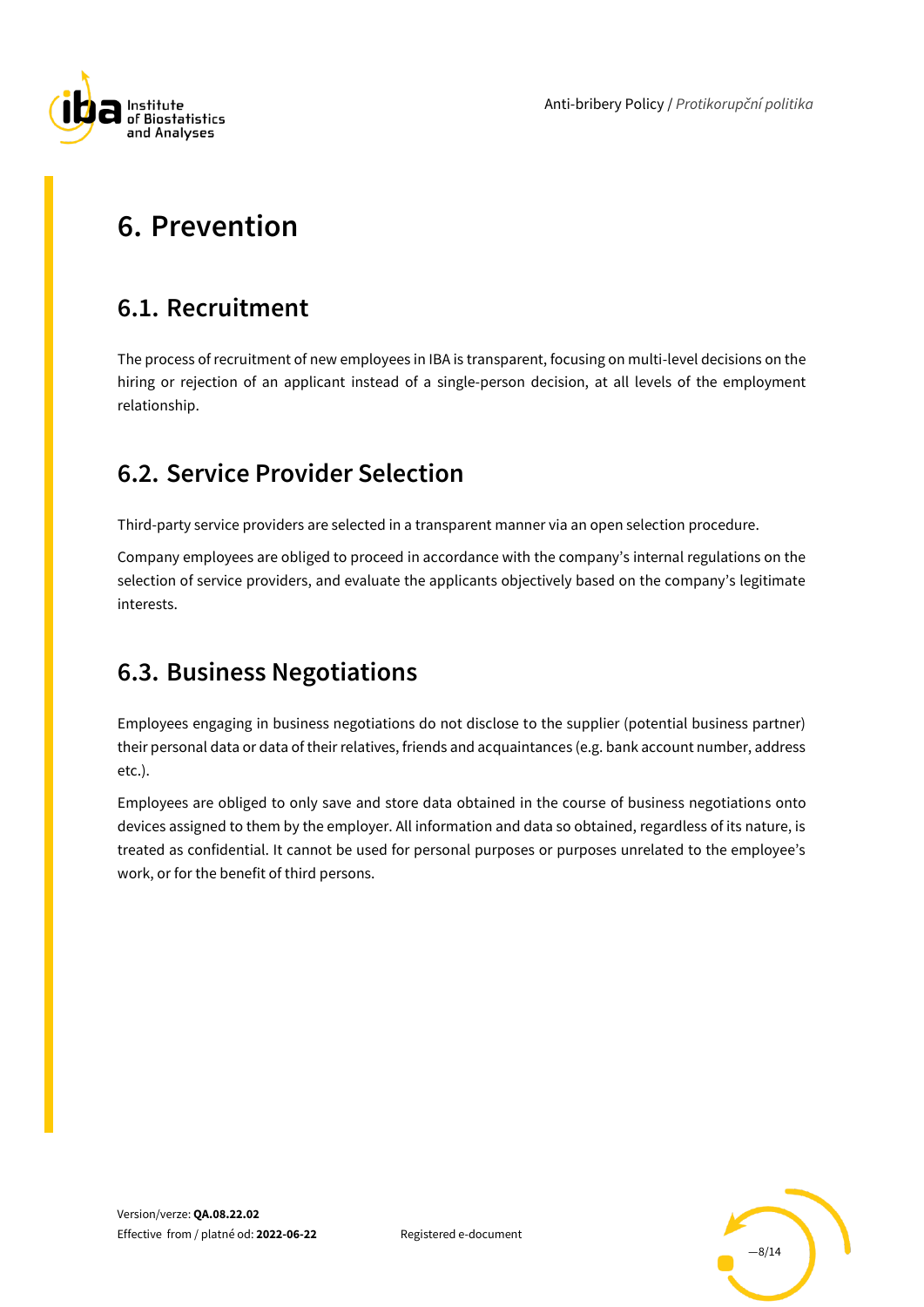

# <span id="page-8-0"></span>**7. Reporting of Corruption, Handling of Reports**

### <span id="page-8-1"></span>**7.1. Reporting**

Pursuant to this policy, any employee of IBA, as well as any person or legal entity, has the right and duty to report any suspected corrupt or illegal behaviour. They can do so via **Internal Guidelines 2022\_11 Ochrana Oznamovatelů\_Whistleblowing**.

### <span id="page-8-2"></span>**7.2. Rights of Persons Reporting Corrupt Behaviour**

Pursuant to this policy, all employees who report corrupt or illegal behaviour are granted anonymity.

If the person reporting corrupt or illegal behaviour has agreed to become involved in investigation, the IBA company assumes full responsibility and costs related to this investigation. Furthermore, the company guarantees to the person involved that any retaliation attempts will not be tolerated.

### <span id="page-8-3"></span>**8. Effective**

The Anti-bribery Policy shall become effective on 22<sup>th</sup> June 2022. It shall remain effective unless changed or amended.

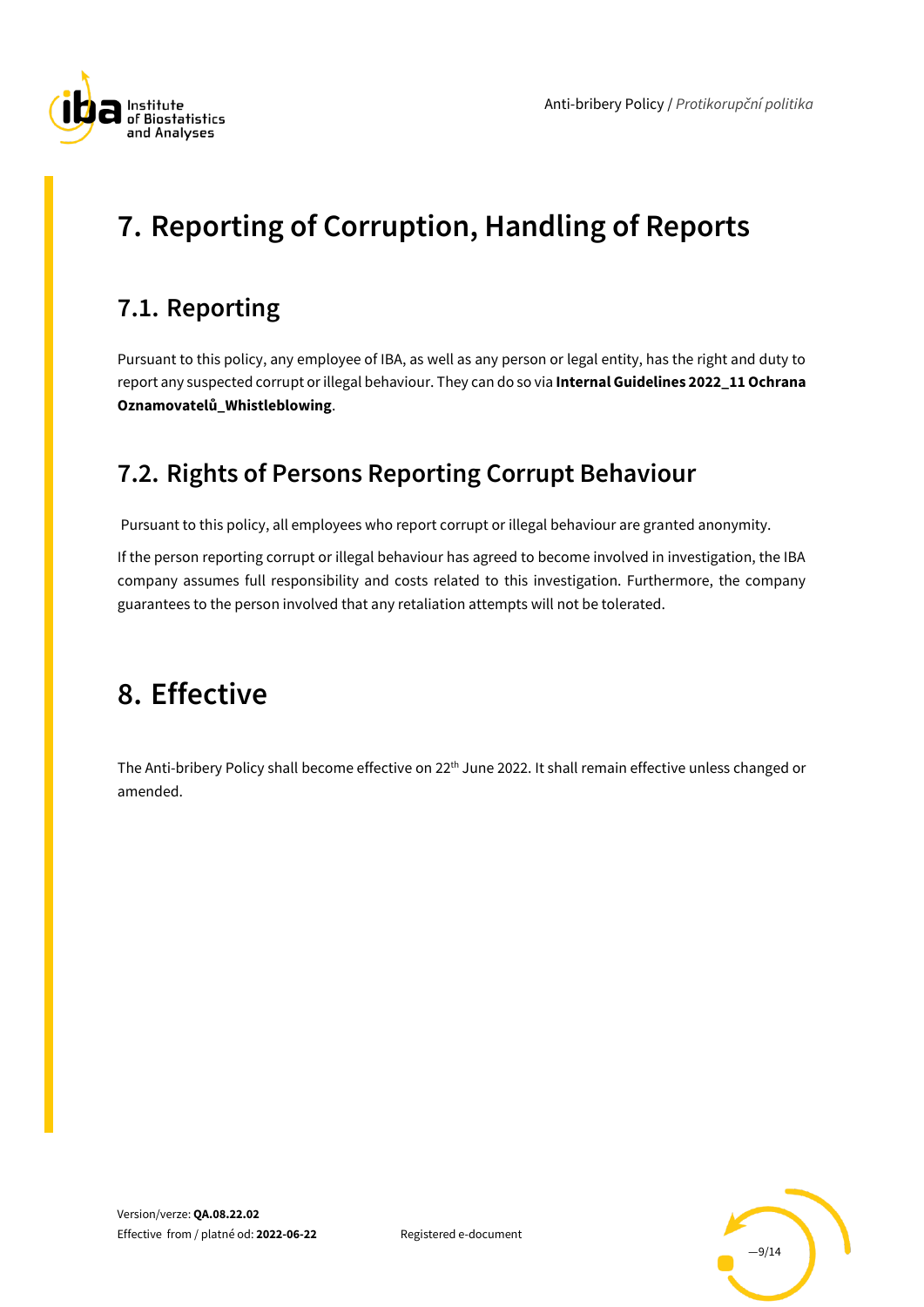



# <span id="page-9-0"></span>**1. Úvod**

Tato protikorupční politika vznikla na základě rozhodnutí vedení společnosti Institut biostatistiky a analýz, s.r.o. (dále jen IBA) jakožto vyjádření naprostého odmítání (nulové tolerance) jakékoliv formy uplácení a korupce jak ve veřejném sektoru, tak i v sektoru soukromém.

Při veškerém našem obchodním i osobním jednání, se zavazujeme jednat poctivě, čestně, bezúhonně a dodržovat platné zákony a interní předpisy.

Stejné jednání očekáváme také od našich dodavatelů a obchodních partnerů, a to bez ohledu na druh, délku a rozsah spolupráce.

<span id="page-9-1"></span>S protikorupční politikou IBA jsou seznámeni všichni jeho zaměstnanci a jsou povinni se jí řídit.

# **2. Cíl**

Cíle protikorupční politiky jsou následující:

- předcházet a zamezit korupčnímu jednání ve společnosti IBA;
- provádět pravidelné vzdělávání zaměstnanců společnosti v rámci prevence korupčního a protizákonného jednání;
- specifikace a definice korupčního jednání;
- definice a popis možných střetů zájmů ze strany pracovníka společnosti;
- stanovení postupu ohlášení korupčního jednání a práv oznamovatele;
- definovat činnosti neslučitelné s protikorupční politikou.

# <span id="page-9-2"></span>**3. Střet zájmů**

Za střet zájmů lze označit situaci, kdy úsudek nebo jednání zaměstnance společnosti IBA může být ovlivněno vztahem, který má s jinou osobou nebo podnikatelským subjektem.

Všichni zaměstnanci společnosti IBA jsou povinni vyhýbat se veškerým střetům mezi svými osobními zájmy a zájmy společnosti IBA. Takové střety zájmů jsou v přímém rozporu s touto protikorupční politikou.

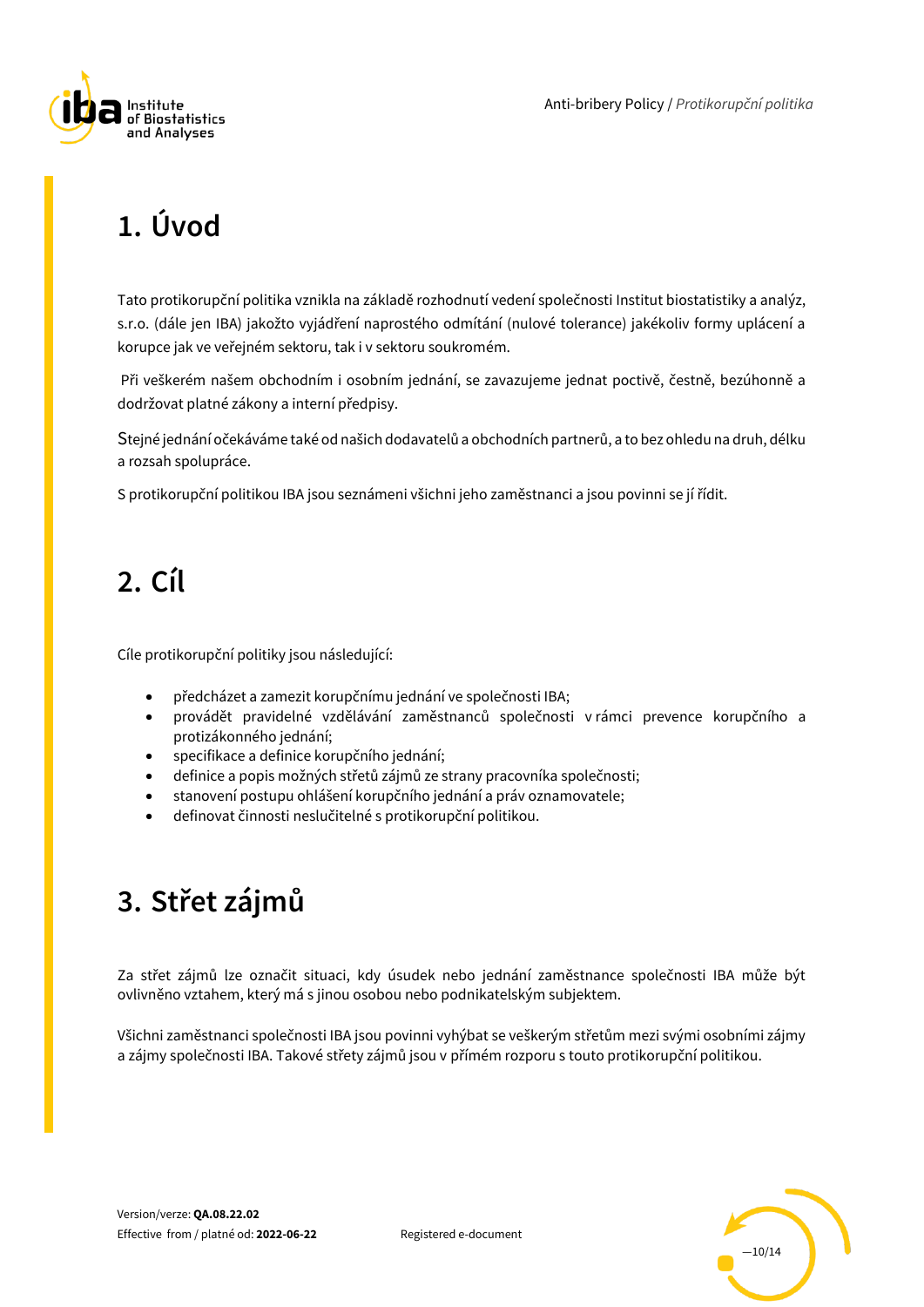

Zaměstnanci společnosti jsou povinni zdržet se v souvislosti s přípravou nebo plněním pracovních povinností veškerých jednání, které by mohly vést k upřednostnění osobního zájmu nad zájmem společnosti IBA.

Pokud se pracovník společnosti dostane buď přímo či nepřímo do střetu zájmů (nebo je možné střet zájmů očekávat) je povinen tuto skutečnost ihned nahlásit jednateli společnosti IBA.

Neoznámení skutečností nasvědčujících o možném střetu zájmů, nebo o střetu zájmů samotném, znamená hrubé porušení zásad protikorupční politiky a může mít za následek pracovně právní nebo i trestně právní postih.

# <span id="page-10-0"></span>**4. Dary a výhody**

Zaměstnanci společnosti IBA v souvislosti se svým zaměstnáním a výkonem funkce mají zakázáno od obchodních partnerů a osob jednajících jejich jménem přijímat osobní dary, služby nebo jiné výhody pro sebe nebo pro osoby blízké či jinak spřízněné, a to bez ohledu na skutečnost, za jakým účelem a komu je případný dar nebo výhoda nabízena.

Za osobní dar či výhodu se v rámci protikorupční politiky IBA považuje jakýkoli hmotný či nehmotný dar, plnění nebo výhoda, jehož celková hodnota přesahuje částku v celkové výši 100 Kč. I dary zanedbatelné hodnoty jsou povoleny pouze výjimečně při vhodných příležitostech. Veškeré dary nebo výhody nad výše uvedenou částku musí být bezprostředně po převzetí předány jednateli IBA.

V případě, že pracovník společnosti v souvislosti s plněním jeho pracovních povinností, pověřením nebo postavením obdrží osobní nabídku daru nebo výhody, odmítne ji a o nabídce ihned informuje jednatele společnosti IBA.

# <span id="page-10-1"></span>**5. Korupční jednání**

#### **Za korupční jednání je považováno zejména:**

- 1. zneužití postavení, oprávnění nebo pravomoci za účelem osobního prospěchu nebo za účelem nedovoleného či nezákonného obohacení;
- 2. obecné zneužití pravomoci směřující k získání osobních výhod jakéhokoliv druhu nebo za účelem soukromého obohacení;
- 3. příslib nebo nabídka poskytnutí úplatku nebo jiné výhody s cílem ovlivnit jednání nebo rozhodnutí;

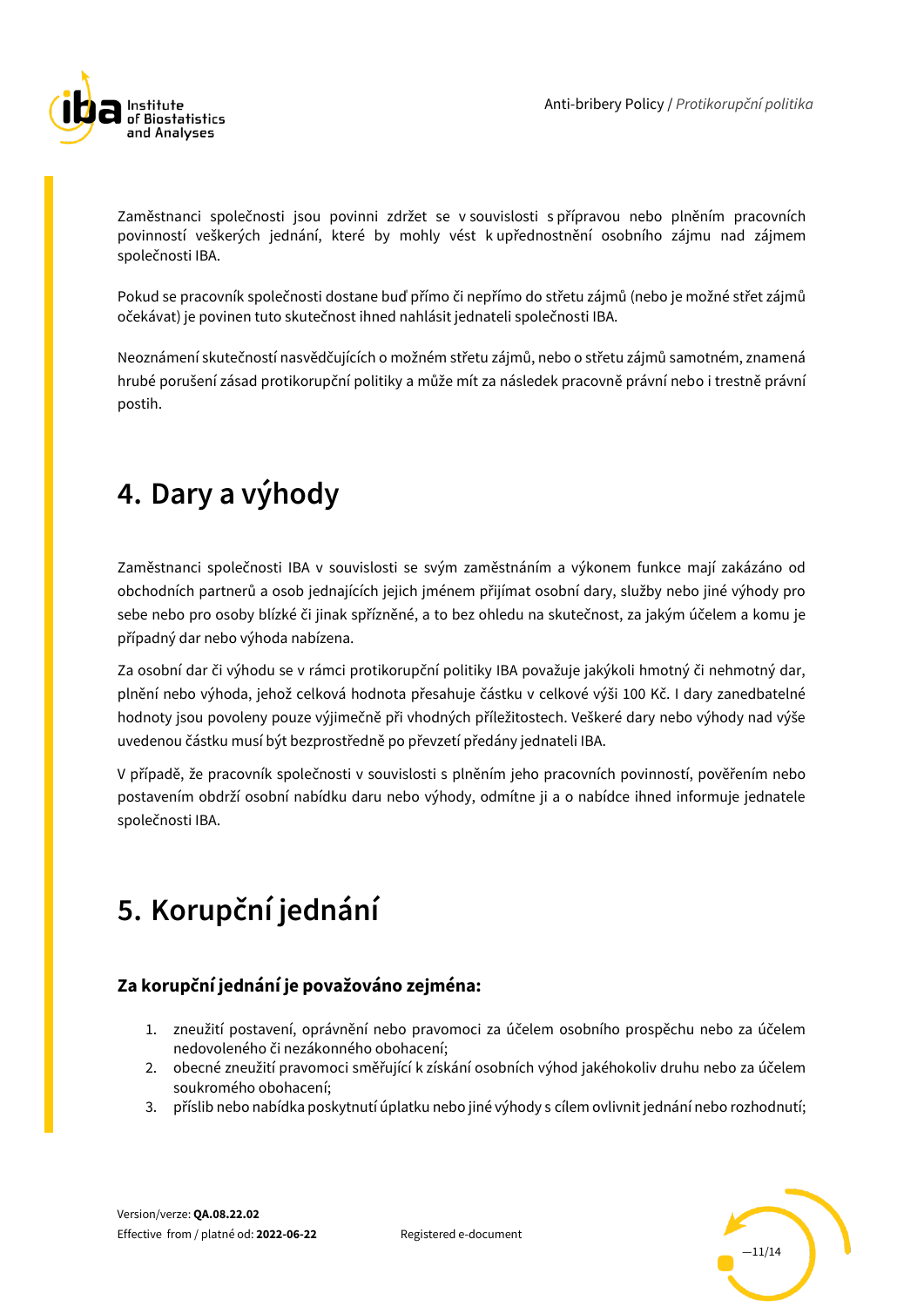

- 4. žádost o úplatek nebo jeho přijetí, kdy úplatek může být majetkového nebo nemajetkového charakteru, tedy úplatkem je nejen poskytnutí finančních prostředků, ale i například věcí, služeb, protislužeb, výhodných informací atd. ;
- 5. neoprávněná manipulace s informacemi ze strany pracovníka společnosti, který nebyl pověřen příslušným úkolem nebo vykonáním stanovené pracovní činnosti;
- 6. snahu pracovníka společnosti ovlivnit v rozhodovacích procesech jiné zaměstnance s cílem získání neoprávněných výhod nebo prospěchu pro svou osobu, osoby blízké či jinak spřízněné nebo třetí stranu;
- 7. vědomá činnost v rozporu s pracovní náplní, kdy dochází k poškození společnosti IBA

### <span id="page-11-0"></span>**5.1. Zásady protikorupční politiky**

Dodržování protikorupční politiky je základní povinností všech zaměstnanců společnosti IBA a každý zaměstnanec se tímto spolupodílí na vytváření prostředí a na budování firemní kultury, která preventivně působí na odrazování od podvodného či korupčního jednání.

Každý zaměstnanec společnosti IBA je s protikorupční politikou seznámen při svém nástupu do zaměstnání a je povinen účastnit se pravidelných školení.

Zaměstnancům společnosti IBA není zejména povoleno:

- Používat firemní prostředky nebo jiný majetek společnosti IBA pro soukromé nebo nezákonné účely.
- Nabízet, slibovat nebo vkládat peněžité prostředky společnosti IBA, její zařízení či jiné služby nebo výhody za účelem ovlivnit úřední úkon (tzn. snaha ovlivnit jakoukoliv volenou či jmenovanou úřední osobu, vkládání prostředků do politických stran nebo jimi přispívat činitelům či kandidátům na funkci nebo snaha ovlivnit jakoukoliv osobu vykonávající funkci v podniku vlastněného či řízeného vládou) ve prospěch společnosti IBA.
- Poskytovat nebo nabízet třetí osobě jménem společnosti IBA peníze, služby, dary nebo hodnotné věci, pokud ví nebo mají důvod se domnívat, že budou nabídnuty za účelem získání nebo udržení obchodu s určitou osobou, získání jiné výhody v obchodování nebo navádění k tomu, aby určitá osoba poskytla nevhodné plnění nebo provedla nevhodnou činnost.
- Poskytnout někomu oprávnění, aby prováděl jménem společnosti IBA platby nebo poskytoval dary, nabídky nebo přísliby týkající se výplaty peněz nebo poskytnutí nějaké hodnotné věci jakékoli osobě nebo v její prospěch související se získáním nebo udržením obchodu s danou osobou nebo získáním jiné výhody při obchodování nebo naváděním k "nevhodnému" plnění ze strany libovolné osoby v jakékoli funkci nebo při výkonu jakékoli činnosti nebo odměňováním za takové plnění, nebo s výše uvedeným souhlasit nebo to záměrně přehlížet.

Veškeré finanční transakce a nakládání s majetkem společnosti IBA musí být přesně a poctivě evidovány. Nebudou vytvářeny žádné utajené nebo neevidované fondy nebo majetky pro jakékoli účely.

Pracovníci společnosti, kteří se podílejí na obchodních transakcích, se musí seznámit s protikorupčními zákony dané země, ve které obchodní transakce probíhají.

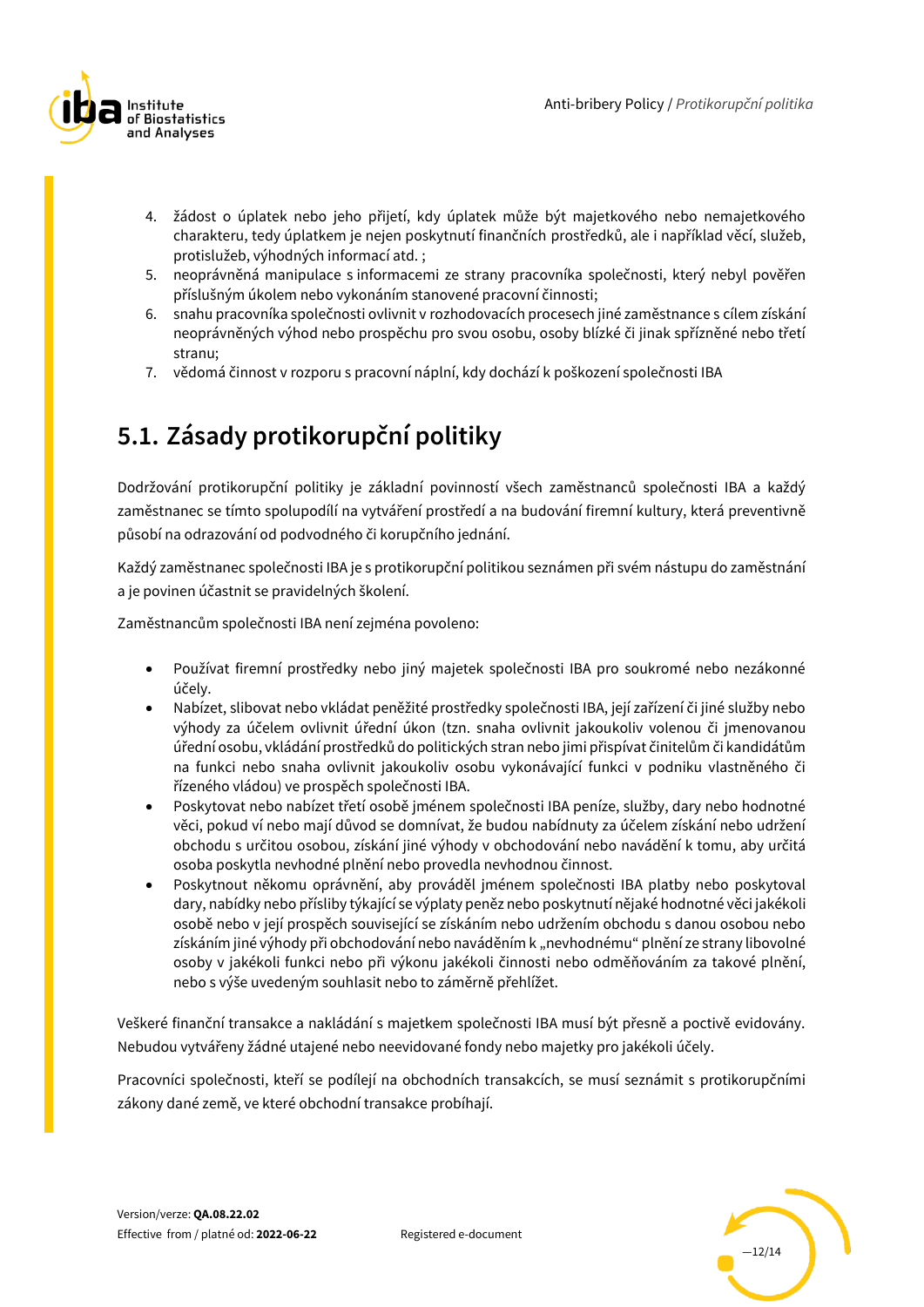

Od všech zaměstnanců společnosti se očekává, že budou dodržovat všechny platné zákony i předpisy, včetně protikorupční politiky.

Společnost IBA zásadně odmítá a nebude tolerovat žádnou formu úplatkářství, protiprávního jednání či korupce a všechny tyto formy je připravena aktivně řešit v souladu s ustanovením trestního zákona a dalších právních předpisů s orgány činnými v trestním řízení bez ohledu na jejich povahu nebo rozsah.

### <span id="page-12-0"></span>**6. Prevence**

### <span id="page-12-1"></span>**6.1. Nábor nových zaměstnanců**

Nábor nových zaměstnanců ve společnosti IBA je prováděn transparentně a s důrazem na víceúrovňové rozhodování o přijetí či nepřijetí uchazeče nezávisle na jedné osobě, a to ve všech stupních pracovněprávního vztahu.

### <span id="page-12-2"></span>**6.2. Výběrová řízení dodavatelů služeb**

Výběr dodavatelů externích služeb probíhá transparentně na základě výběrového řízení.

Ve výběrových řízeních jsou pracovníci společnosti povinni postupovat dle platných interních předpisů a při hodnocení postupovat objektivně v zájmu společnosti IBA s ohledem na její potřeby.

### <span id="page-12-3"></span>**6.3. Obchodní jednání**

Zaměstnanci společnosti IBA účastnící se obchodního jednání, nesdělují dodavateli, popř. potencionálnímu obchodnímu partnerovi svá osobní data, ani data svých blízkých příbuzných, přátel a známých (jako např. číslo bankovního účtu, adresu atd.).

Zaměstnanci společnosti IBA ukládají data získaná během obchodního jednání výhradně do firemních prostředků, které jim byly přiděleny zaměstnavatelem. Veškeré takto získané údaje, informace i data bez ohledu na jejich povahu nebo charakter jsou považovány za důvěrné a nesmí být použity v rámci soukromých či mimopracovních aktivit pracovníka společnosti nebo třetích osob.